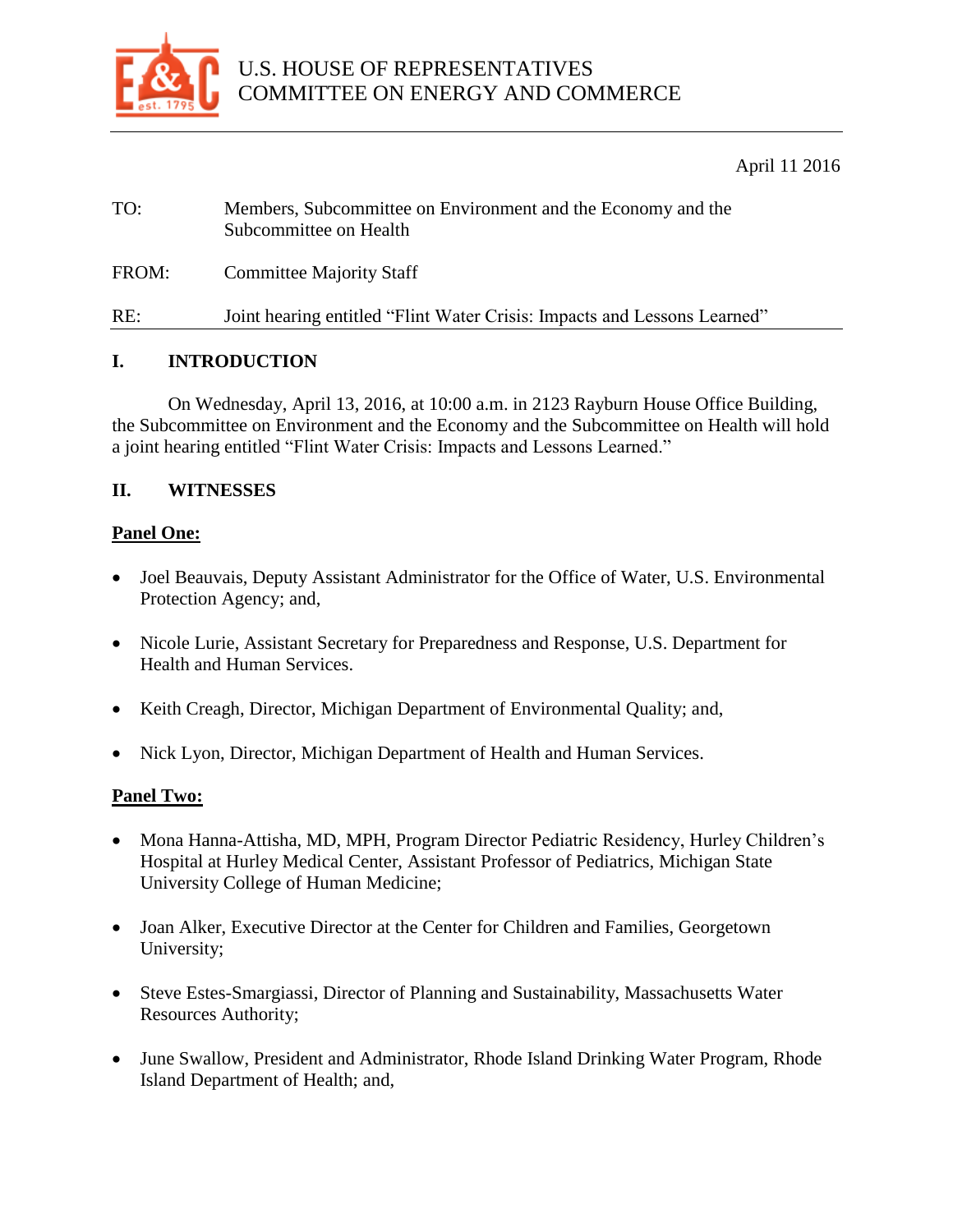• Mae Wu, Senior Attorney, Health and Environment Program, Natural Resources Defense Council;

# **III. BACKGROUND**

In the spring of 2015, a resident of Flint, Michigan learned that her drinking water had tested positive for elevated levels of lead. Over the course of the next several months, it became clear that she was not the only Flint water system customer with this problem. Thousands of Flint drinking water customers were impacted. The cause was traced back to a sequence of water system management decisions that included, among others, switching the source of drinking water from the City of Detroit to the Flint River and, once that switch was made, failing to treat the corrosive Flint River water with orthophosphate to reduce the corrosivity. When the river water (treated for many contaminants, but not corrosivity) flowed through lead service pipes leading to several thousand homes in Flint, lead leached into the drinking water just before it arrived at those homeowners' taps.

Intending to switch to a new regional water system in 2016, the city of Flint, Michigan, stopped purchasing treated water from the city of Detroit and began using the Flint Water Treatment Plant and the Flint River as its interim water source.<sup>1,2</sup> At the time of this switch, the Michigan Department of Environmental Quality (MDEQ) determined that Flint's water system was "new" under the LCR, permitting Flint to complete two six-month monitoring periods after which MDEQ would determine whether corrosion control was necessary.<sup>3</sup>

While some water quality changes (odor, color, and taste) were quickly apparent, and Flint had trouble maintaining compliance with the Safe Drinking Water Act (SDWA) standards for e. coli and disinfectant byproducts, elevated lead concentrations were identified over a longer period through monitoring conducted by the [city](http://www.epa.gov/flint/epa-safe-drinking-water-act-emergency-order) and [others](http://flintwaterstudy.org/) and detections of elevated blood lead levels in children.<sup>4</sup> On October 1, 2015, city officials urged residents to [stop drinking the water.](http://www.michigan.gov/snyder/0,4668,7-277--374050--,00.html) On October 16, Flint [reconnected to Detroit's water](http://www.michigan.gov/snyder/0,4668,7-277--374050--,00.html) and advised residents not to use unfiltered tap water. The city and the governor of Michigan each declared a state of emergency.<sup>5</sup> President Obama issued an [emergency declaration](https://www.fema.gov/news-release/2016/01/16/federal-aid-programs-state-michigan-emergency-declaration) on January 16, 2016.

On January 21, 2016, [the Environmental Protection Agency \(EPA\) issued an emergency](http://www.epa.gov/flint/epa-safe-drinking-water-act-emergency-order)  [order](http://www.epa.gov/flint/epa-safe-drinking-water-act-emergency-order) directing the city and state to take immediate actions to address concerns over the city's water system. Requirements include, among others, that the city and state re-optimize corrosion control, post online lead monitoring results and weekly reports, and ensure the city's capacity to

 $\overline{a}$ 

 $1$  On April 16, 2013, after a Flint City Council vote and Flint emergency manager's decision, the City joined the Karegnondi Water Authority (KWA). Upon being advised of the City of Flint's intent, Detroit notified Flint of the termination of its then-current water supply contract terms, effective April 2014.

<sup>2</sup> According to *Flint Journal* and *MLive*, in late April 2014, Flint the city switched from purchasing [treated](https://en.wikipedia.org/wiki/Water_treatment) Lake Huron water from Detroit to treating water from the [Flint River.](https://en.wikipedia.org/wiki/Flint_River_%28Michigan%29) Flint's emergency manager finalized the sale in June 2014 of an Eastern Genesee County 9-mile section of water pipeline to Genesee County for \$3.9 million. On July 1, 2014, Flint's mayor was given operating authority over two city departments including Public Works. <sup>3</sup> [http://flintwaterstudy.org/wp-content/uploads/2016/03/Flint-task-force-report\\_2438442\\_ver1.0.pdf](http://flintwaterstudy.org/wp-content/uploads/2016/03/Flint-task-force-report_2438442_ver1.0.pdf) (p. 16)

<sup>&</sup>lt;sup>4</sup> http://www.crs.gov/Reports/IN10446?source=search&guid=d2bae934cb1d478fb5ff7a24349e98b8&index=1

<sup>5</sup> Ibid.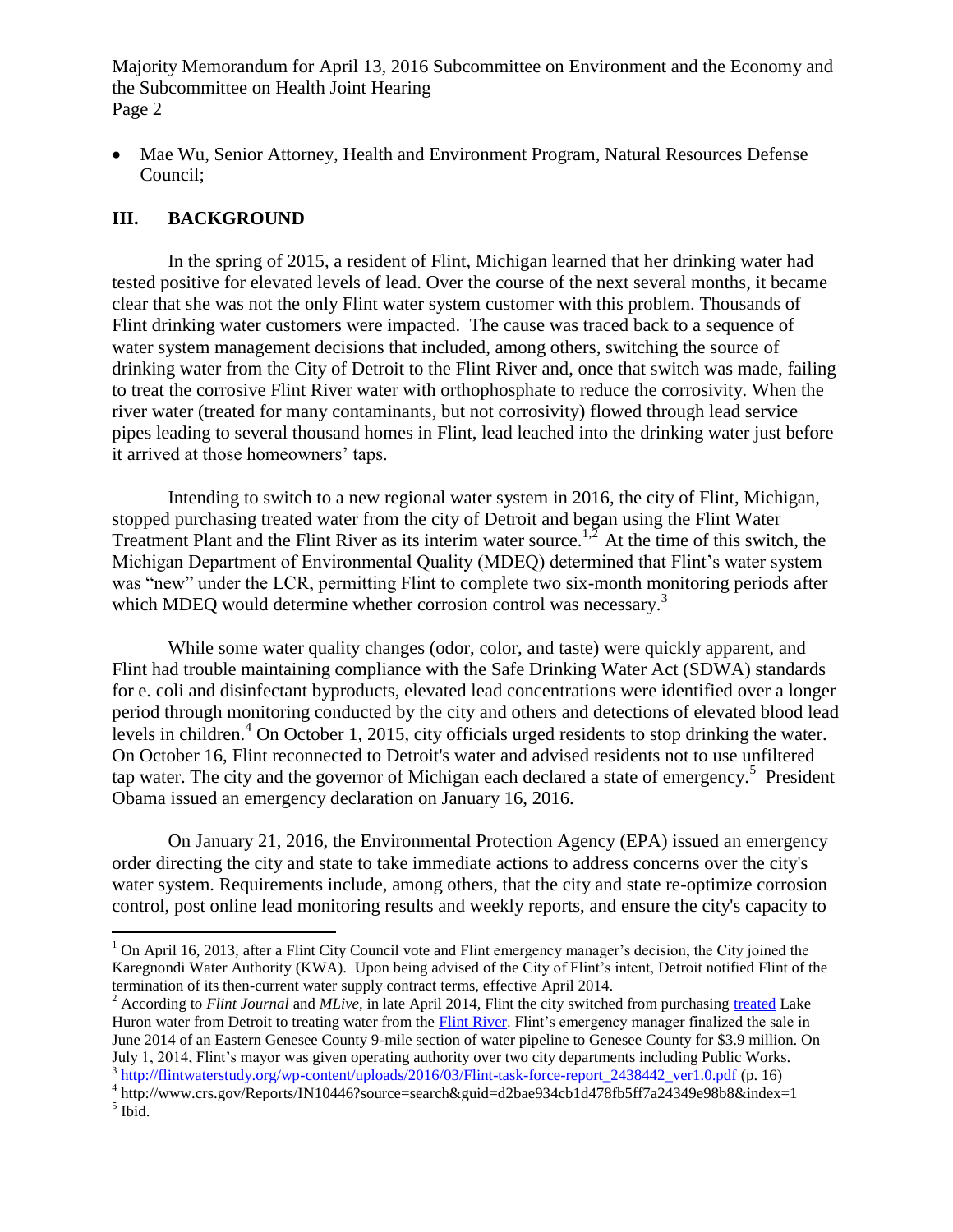operate the system in compliance with federal regulations. [EPA's current Flint responses](http://www.epa.gov/flint) include providing technical assistance for water testing and treatment, [conducting water monitoring,](http://www.epa.gov/flint/flint-water-sampling-efforts) and identifying lead service line locations. In addition, in response to MDEQ's 2014 determination that Flint was a "new" system under the LCR, on November 3, 2015, U.S. EPA clarified that large drinking water systems that cease to purchase treated water and switch to a new drinking water source must follow requirements for optimal corrosion control treatment.<sup>6</sup>

According to the Centers for Disease Control and Prevention, children under the age of five and pregnant women are at the highest risk for adverse lead exposure due to the neurotoxicity of the lead. The effects on people exposed to elevated lead levels are damage to the brain and nervous system, slowed growth and development, learning and behavior problems, as well as hearing and speech problems.<sup>7</sup> These manifest themselves as lower IQ, decreased ability to pay attention, and underperformance at school. A blood lead test is the only way to find out if a child has high lead levels due to an exposure. Most children who are exposed to lead and have high blood lead levels have no immediate symptoms. Symptoms in adults and children develop after exposure. Some of the neurological effects of lead in children may persist into adulthood. Maternal blood lead can cross the placenta and put the child at risk.<sup>8</sup>

# **A. Safe Drinking Water Act/Lead and Copper Rule**

### *Safe Drinking Water Act*

Under the Safe Drinking Water Act, a state or EPA is responsible for ensuring compliance with the SDWA requirements for public water systems.<sup>9</sup> These oversight and enforcement responsibilities include providing technical assistance to water suppliers on how to comply with federal regulations; ensuring that the suppliers report the monitoring results to EPA by the required deadlines; taking enforcement actions if violations occur; and using those enforcement actions to return the system to compliance as quickly as possible. If a state which has been delegated primary enforcement responsibility fails to properly execute it, EPA may enforce against violations or, if chronic failure is occurring, rescind a state's delegation.<sup>10</sup>

The SDWA directs EPA to promulgate National Primary Drinking Water Regulations for contaminants that may pose public health risks and that are likely to be present in public water

 $\overline{a}$ 

<sup>&</sup>lt;sup>6</sup> https://www.epa.gov/sites/production/files/2015-11/documents/occt\_req\_memo\_signed\_pg\_2015-11-03-155158\_508.pdf

 $7^{\circ}$  CDC, [http://www.cdc.gov/nceh/lead/infographic.htm.](http://www.cdc.gov/nceh/lead/infographic.htm)

<sup>8</sup> CDC ATSDR, [http://www.atsdr.cdc.gov/csem/csem.asp?csem=7&po=10.](http://www.atsdr.cdc.gov/csem/csem.asp?csem=7&po=10)

<sup>&</sup>lt;sup>9</sup> In SDWA §1413, EPA may delegate primary enforcement responsibility to states or Indian tribes for implementing the SDWA if EPA determines that a state has regulations at least as stringent as the Federal ones and has the ability to enforce them in their state. All states except Wyoming and the District of Columbia have been granted primary enforcement responsibility under SDWA for regulation of public water systems.

 $10$  SDWA §1414 provides that, in addition to overseeing states, when EPA finds that a water system is not in compliance, EPA must notify the state and system and provide assistance to both in order to bring the system into compliance. If, after 30 days, a state does not initiate enforcement action, EPA must do so. Under SDWA's emergency powers (§1431), EPA "may take such actions as [the Administrator] may deem necessary" to protect human health when a contaminant in a water system "may present an imminent and substantial endangerment to the health of persons" and state and local authorities have not acted.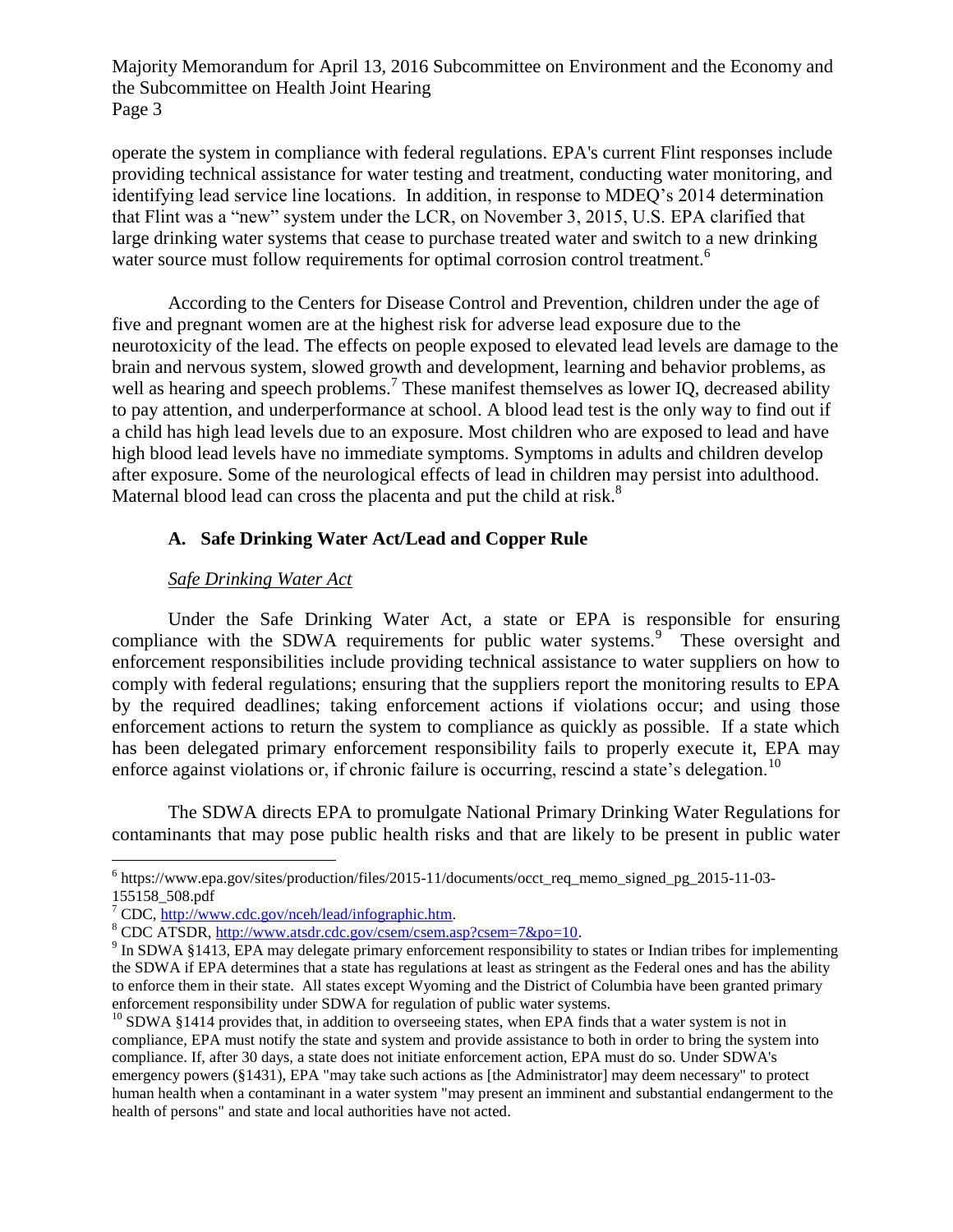supplies. These regulations generally include an enforceable numerical standard (maximum contaminant level, or "MCL") to limit the amount of a contaminant that may be present in drinking water.<sup>11</sup> If it is not economically and technically feasible to determine the level of a contaminant, EPA may establish a treatment technique and action level in lieu of an MCL.<sup>12</sup> At least once every six years, EPA must review, and revise, as needed, each drinking water regulation. $^{13}$ 

# *EPA's Lead and Copper Rule*

Lead enters drinking water primarily as a result of the corrosion of materials containing lead in the water distribution system and in household plumbing, a reaction between the lead pipes or solder and the water. These materials include lead service pipes that connect a house to the water main, household lead-based solder used to join copper pipe, and brass plumbing fixtures such as faucets that contain lead in the brass alloy.<sup>14</sup>

Since lead seldom occurs naturally in source water supplies, such as rivers and lakes, EPA has relied on treatment technique requirements (the 1991 Lead and Copper Rule, or "LCR") to prevent lead from leeching into drinking water from the drinking water delivery system. This treatment technique relies on corrosion control: inserting a chemical at the water treatment plant that lines the inside of drinking water delivery pipes to act as a barrier between the lead in the pipe and the water passing through pipe.

The LCR also establishes a lead "action level" of 15 parts per billion (ppb) based on the 90th percentile level of water samples for water drawn from the tap. This means that for a water system to be in compliance with the LCR not more than 10 percent of sampled homes located in high risk areas for lead contamination (primarily homes with lead pipes and/or lead service lines) may have lead levels in their drinking water exceeding 15 ppb. The number of samples a public water system must take depends on the system's size and the results of earlier testing. If lead concentrations exceed the action level in more than 10 percent of samples, the water system has 60 days to deliver an EPA-developed public education program to customers. The education program contains information about lead's health effects and sources, and explains steps to reduce exposure to lead. The water system also must offer to sample the tap water of any customer who requests it. (The system is not required to pay for sample collection or analysis.) If a water system still exceeds the action level after installing optimal corrosion control treatment and source water treatment, it must replace annually 7 percent of the lead service lines under its ownership. The water system must offer to replace the privately owned portion of a service line (at the owner's expense).

EPA has previously made minor (2004) and short-term (2007) updates to the rule. In 2007, EPA revised the LCR to enhance implementation in the areas of monitoring, treatment,

 $\overline{a}$  $11$  SDWA §1412

 $12$  SDWA §1412(b) (7)(A)

 $13$  SDWA  $\frac{8}{1412(b)(9)}$ 

 $^{14}$  <http://gao.gov/assets/120/111204.pdf> (p. 4)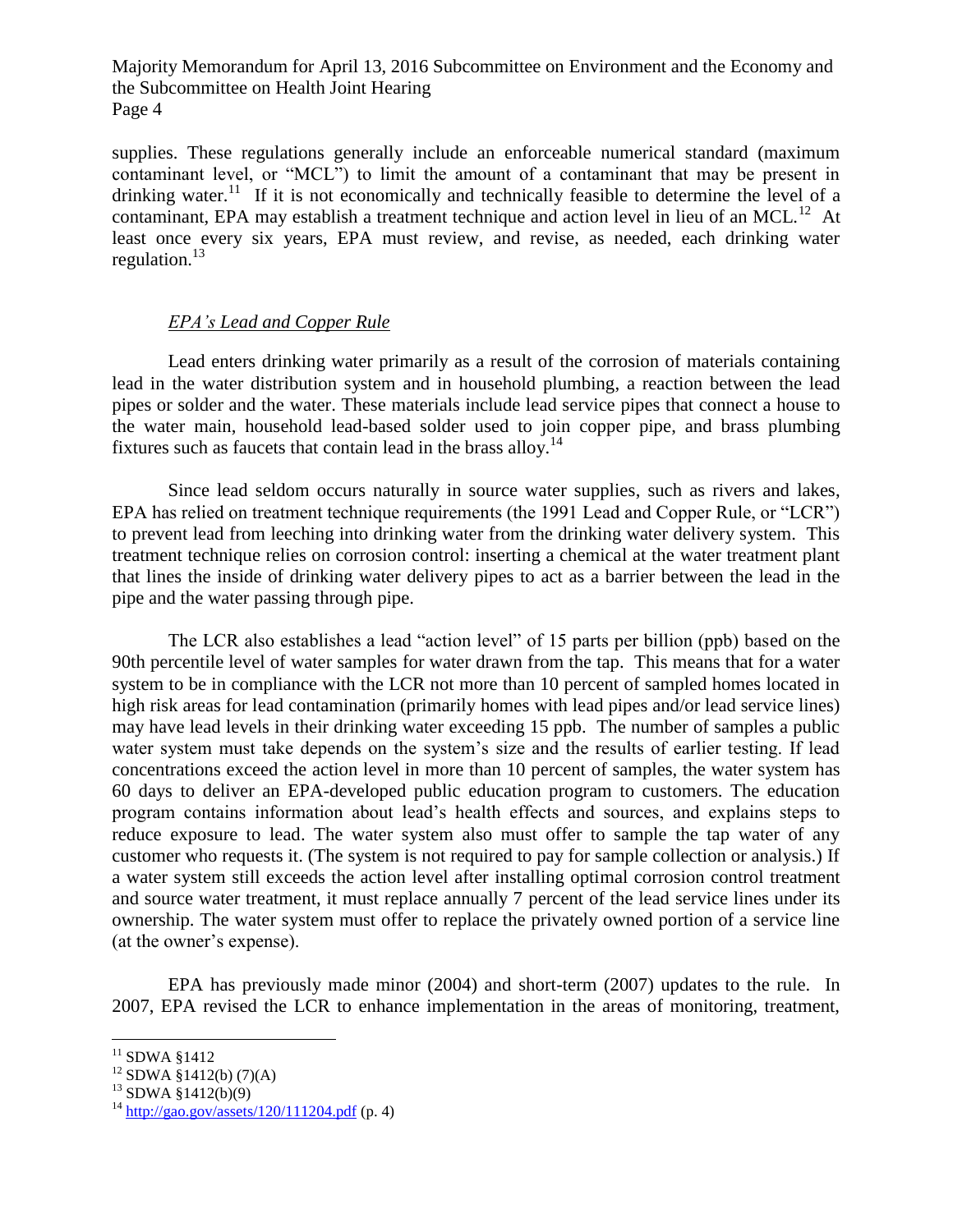customer awareness, and lead service line replacement.<sup>15</sup> The update also enhanced public education requirements and ensured drinking water consumers receive is: meaningful, timely, and useful information.

EPA is currently considering long-term revisions to the LCR, which include substantive changes and the streamlining of rule requirements. EPA's primary goals in this effort are to: (1) improve the effectiveness of the corrosion control treatment in reducing exposure to lead and copper and (2) require additional actions that reduce the public's exposure to lead and copper when corrosion control treatment alone is not effective.<sup>16</sup> As part of this effort, EPA's National Drinking Water Advisory Council tasked an LCR working group to come up with recommendation; the working group issued its final report on August  $24$ ,  $2015$ .<sup>17</sup>

### **B. Public Health**

The Administration has coordinated with the State of Michigan to provide a range of technical assistance to state and local health departments, they have worked with relevant HHS grantees to disseminate public health education, they have assisted the state with case management and interventions for children with elevated blood lead levels, and have helped the state identify vulnerable populations in Flint who may need further targeted outreach.

On February 18, 2016, the Department of Health and Human Services (HHS) awarded two grants of \$250,000 each through the Health Resources and Services Administration for two health centers in Flint, Michigan. Both Hamilton Community Health Network Inc. and Genesee Health System received these grants to hire additional personnel and provide more testing, treatment, outreach and education on the lead exposures.

On March 2, 2016, HHS announced an expansion of Head Start and Early Head Start in Flint, Michigan. There was a one time, emergency influx of \$3.6 million for these programs from the Office of Head Start within HHS.

On March 3, 2016, the Centers for Medicare and Medicaid Services (CMS) [approved](https://www.medicaid.gov/Medicaid-CHIP-Program-Information/By-Topics/Waivers/1115/downloads/mi/mi-health-impacts-potential-lead-exposure-ca.pdf) Michigan's application to establish a five-year Medicaid demonstration, entitled "Flint Michigan Section 1115 Demonstration," in response to the public health emergency of lead exposure related to the Flint water system. This demonstration is approved in accordance with section 1115(a) of the Social Security Act, and is effective as of the date of the signed approval through February 28, 2021:

 **Eligibility –** Through the waiver and associated State plan amendments, the State will expand coverage to children up to age 21 years and to pregnant women with incomes up to and including 400 percent of the federal poverty level (FPL) who were served by the Flint water system from April 2014 through a state-specified date. Additionally, Michigan has indicated that it will implement a State program to make available for

 $\overline{a}$ <sup>15</sup> https://www.epa.gov/dwreginfo/lead-and-copper-rule

 $16 \text{ Id.}$ 

<sup>17</sup> http://www.awwa.org/Portals/0/files/legreg/documents/FinalLCR.pdf